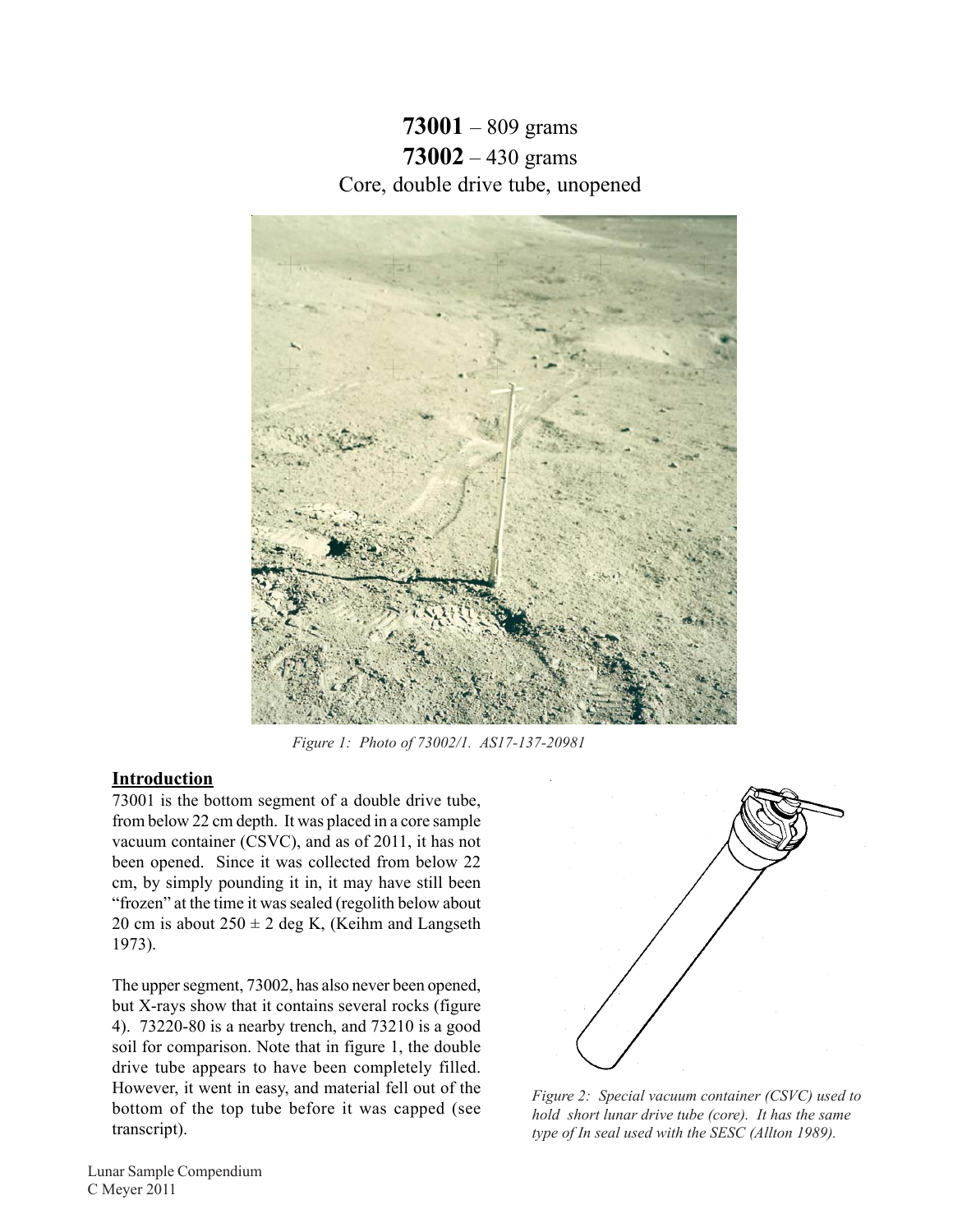

*Figure 3: Location of double drive tube at station 3, Apollo 17.* 

Station 3 is located on the light mantle approximately 50 meters east of the rim of Laura Crater (Wolfe et al. 1981) and contains landslide material off of the South Massif (figure 3).

### **Petrography**

73002 was X-rayed (figure 4). It "is permeated by cracks, possibly caused by the wedging of large fragments into the drive tube or from the spillage of about 4 cm of soil onto the lunar surface. Whether or not these cracks have disrupted the stratigraphy is uncertain, at least two major stratigraphic intervals seem to be present in the X-ray, but there is no indication of the soil profile seen in the nearby trench. The material is coarse grained and massive with distinct rock fragments (probably basalt), reflecting expected surface conditions near local craters and within the Lara Crater ejecta blanket."(LSPET 1973).

*Note : The figure for 73001 in the core catalog (Duke and Nagle 1976) is that of 76001.* 

#### **Chemistry**

See sections on 73220 and 73120.

## **Processing**

From Butler (1973), page 59 *"Core return - - - is somewhat low because about 4 cm of sample was spilled from the bottom of the upper drive tube (73002) before being capped and the keeper rammed into place.* 

*In addition, large fragments like the ones now in the core could have obstructed sampling. The lower drive tube (73001) was sealed in the Core Sample Vacuum Container immediately following separation from the upper drive tube, and has not been removed for xradiography. From the x-radiographs of 73002, the follower was seated approximately 12 cm below the top, and there appears to be 3 cm of partial void immediately below the follower. Much of the 73002 core is permeated by cracks associated with large rock fragments. Two major stratigraphic units were identified, but no sharp stratigraphic breaks are evident."* 

73001 (and 73002) were returned under vacuum in ALSRC#2. When 73001 was received in Houston, it was placed in another vacuum container (Butler 1973). It has not been kept cold, but since it is sealed, an experiment to detect gasses is indicated, should it ever be opened.

73002 was X-rayed, then transferred to Brooks AFB, then White Sands, for remote storage and posterity.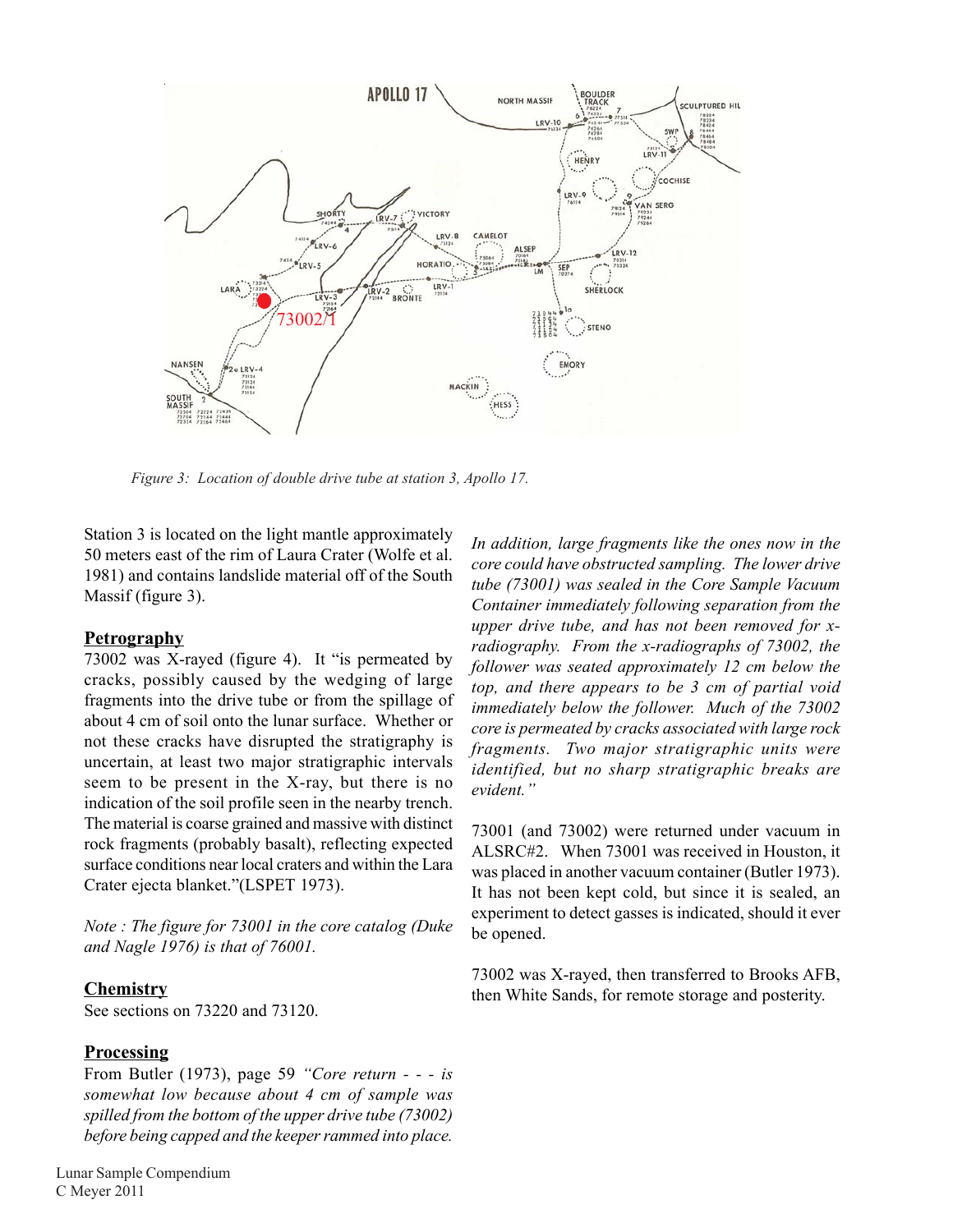

*Figure 4: Sketch and description of X-ray of 73002 prepared as part of preliminary examination (LSPET 1973).* 

### **Transcript**

- - - LMP Oh, there's no guarantee that this is a crater rim.

CDR Well, the first core has gone down pretty good.

LMP Oh, you won't have any problem in here coring.

CDR Oh, man, I tell you, I wish I was putting a drill hole here. Looks pretty nice.

*Note: Mitchell et al. report that it took less than 9 hammer blows.* 

- - -

CDR When I broke the cores apart, there's just a bit of dried clods and the bottom core's full; but about an inch and a half of the top core just zero G to 1/6 G'd itself right out (spilled).

- - -

CDR Forty-six, Bob, is going into the long can. OK, Bob, the long can is sealed. None of the material in this core, in ether the top section or the bottom section, look unlike that stuff just beneath the surface that we smpled at theat special stop back there. It's a bluish-gray, and it tends to clod and break up in your hands. And that's core 31. You've got two-thirds of a core after I packed it down a little bit.